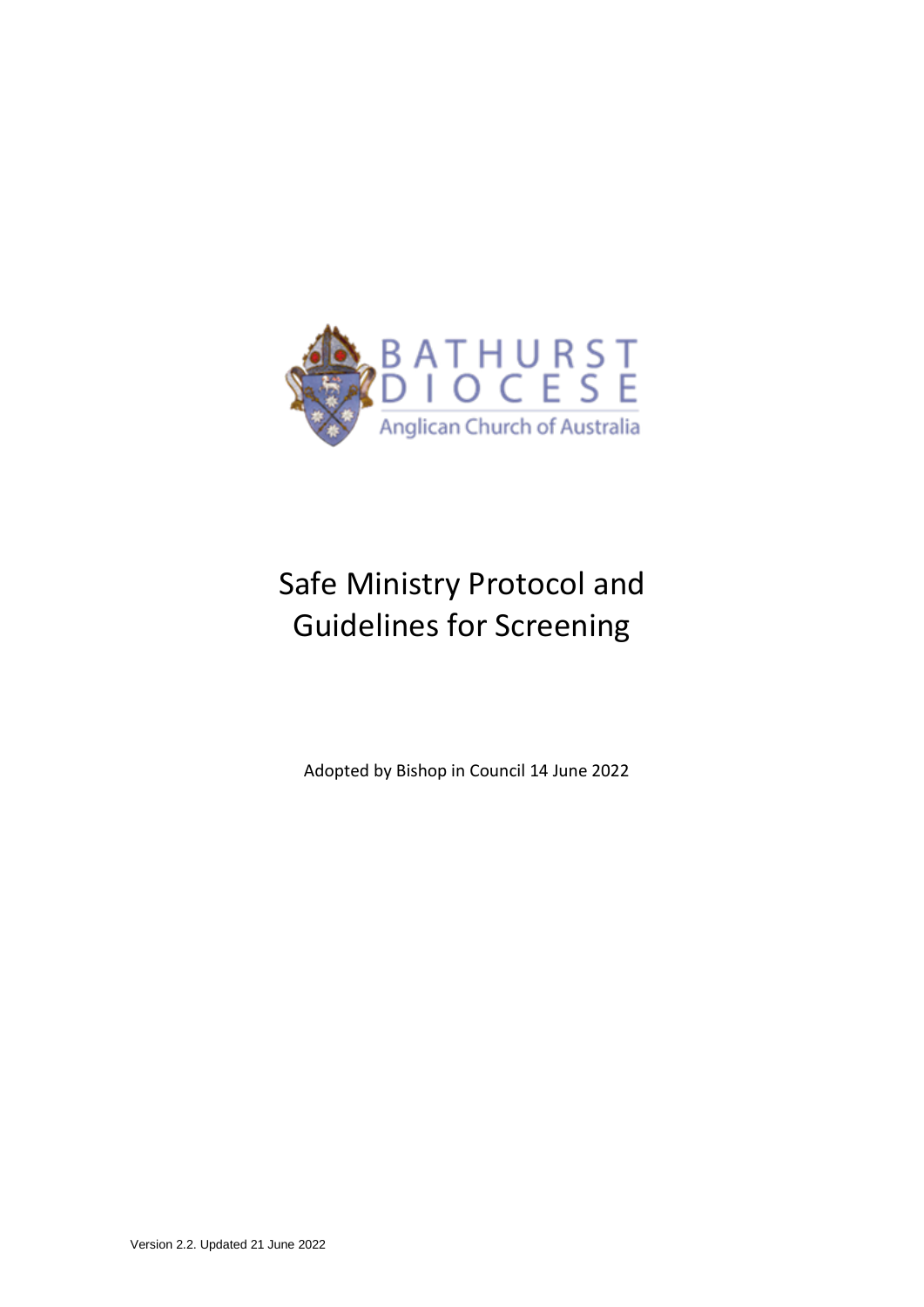

"Speak up for those who cannot speak for themselves, for the rights of all who are destitute. Speak up and judge fairly; defend the rights of the poor and needy." Proverbs 31:8-9

# **A. Purpose and Scope**

This Protocol outlines the screening requirements for all Diocesan church workers i.e., clergy, lay, licensed, unlicensed, paid, or unpaid, including all volunteers in Diocesan Parishes and Diocesan Boards and Committees, and the process for undertaking the required screening requirements.

The Screening Guidelines are consistent with good practice and outline the necessary requirements to ensure compliance with the standards for screening in the Safe Ministry to Children Canon 2017 of General Synod (adopted by the Diocese) and relevant state legislation.

## **B. Our Commitment**

Our Diocese is committed to **Safe Ministry**.

We are committed to being person-valuing and respectful spaces, free from abuse and harm, to God's glory. This means that we commit to our pastoral, duty of care, legal and governance obligations with the goal that all ministries are spiritually, emotionally, and physically safe.

We are mindful of the work involved in the implementation of rigorous appointment processes, but we know that this work makes a vital contribution to the safety and well-being of vulnerable people in our parishes. We must ensure we have done all that is reasonably practicable to ensure we have safe church workers as they have positions of leadership, power, and trust.

# **C. Principles that guide this Protocol**

- 1. **Scripture –** we use Jesus words laid down in the Bible as our guide
- 2. **Duty of care –** we must do all that is reasonably practical to ensure people are safe and unharmed
- 3. **Accountability**  we will show that we have done all we can to ensure vulnerable people are being ministered to by safe church workers.
- 4. **Partnership**  we work together across the Diocese to ensure we support and learn from each other in implementing best practice in safe ministry.
- 5. **Continuous review and improvement**  we regularly review and improve our practice in this area to ensure that it remains current and effective.

## **D. Screening requirements**

The requirements for different types of church workers are outlined in **'Required Screenings by Role'** tables in the Diocesan Screening Guidelines. They vary according to role and whether the church worker is involved in ministry to children, as defined in the Safe Ministry to Children Canon 2017, where a person:

- *(a) is required to hold a working with children check by reason that the person has contact with a child as part of engaging in a regulated activity; or*
- *(b) exercises a pastoral ministry which has direct, regular, and not incidental contact with children; or*
- *(c) provides services to children that are ancillary to the exercise of a pastoral ministry within*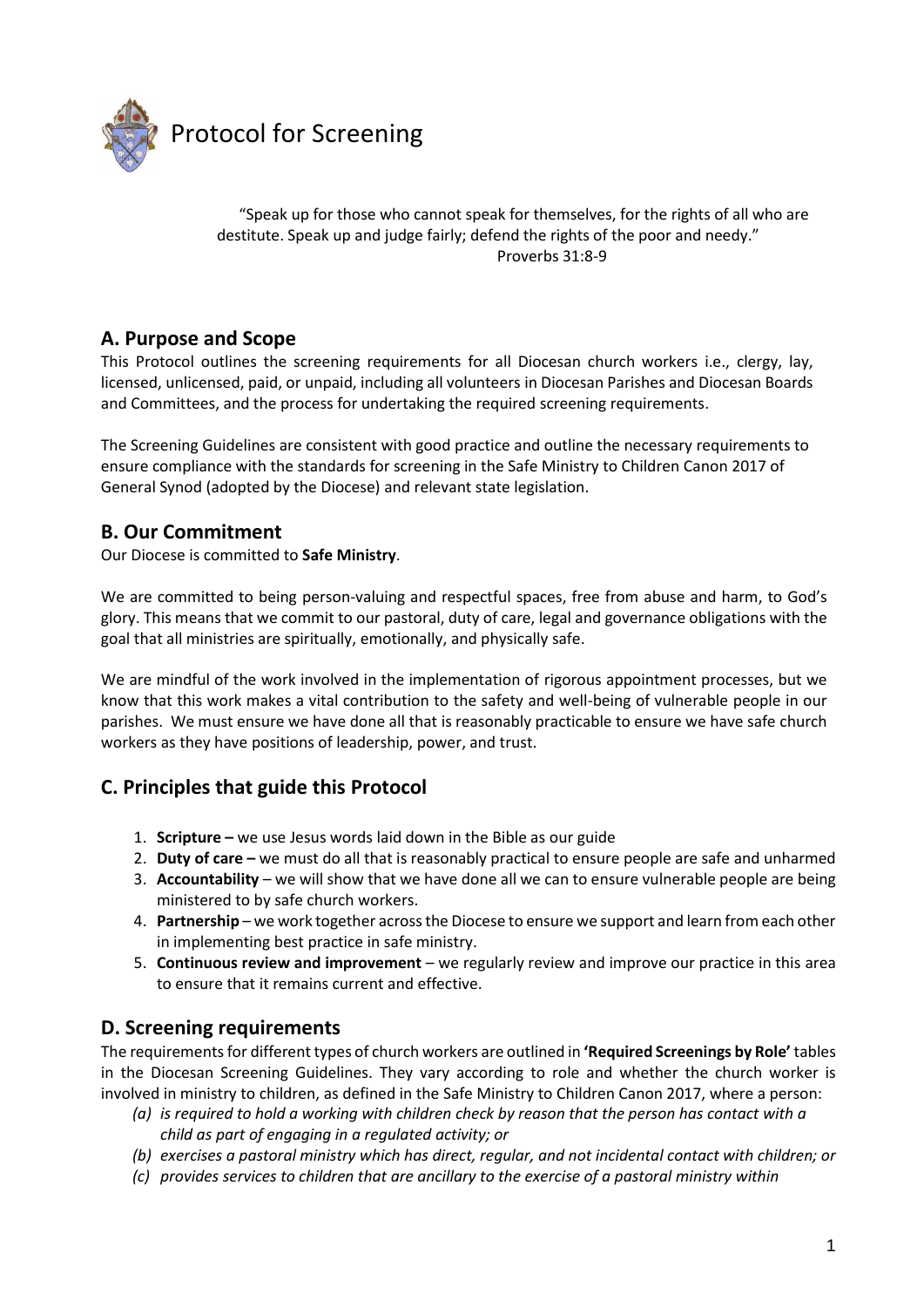*paragraph (b) which involve:*

- *i) contact with children during an overnight activity (such as camps and similar activities); or*
- *ii) close, personal contact with children (such as changing clothes, washing* and toileting); or
- *(d)* supervises the ministry of a person within any one or more of paragraphs (a) to (c); or
- *(e)* performs a professional standards role; or
- *(f)* performs a safe ministry role

### **E. Implementation**

- 1. Bishop-in-Council is responsible for oversight of the implementation of this Protocol.
- 2. The Diocesan Screening Guidelines constitute the implementation process for this Protocol.
- 3. Parish Safe Ministry Coordinators have a vital role in the implementation of this Protocol.
- 4. With the exception of SRE Authorisation, which must be renewed annually, all Diocesan screening checks required by this Protocol are valid for 3 years, and are acceptable across all parishes, Diocesan agencies and boards, unless an applicant is applying for a role which requires a higher level of screening (see the Diocesan Screening Guidelines) or otherwise required by law or rule of the Anglican Church (e.g. WWCC).
- 5. All screening documentation, related to this Protocol will be held by the Diocese on the Safety Management Online (SMO) site where it can be accessed and updated by the relevant Parish Safe Ministry Coordinators.
- 6. The Safe Ministry Check forms and declarations are available on the Diocesan website.

## **F. Documents and programs used to support this protocol**

- Safe Ministry to Children Canon 2017
- Anglican National Register Canon 2007
- Safe Ministry Policy 2014
- Faithfulness in Service
- Diocesan Screening Guidelines
- Safe Ministry Check Ordained Ministry or appointment as a Paid, or Licensed Church Worker
- Safe Ministry Check Volunteer Church Worker over 18 years
- Safe Ministry Check –Volunteer Church Worker 13-17 years
- Safe Ministry Declarations
- Australian Federal Police Background Check Application Form
- NSW Working with Children Check
- Anglican Church of Australia National RegisterCheck
- SRE Teacher's EngagementLetter
- Referees Form (licensed positions)
- Position Interview sample for Licensed Church Workers
- Position interview sample for Unlicensed Church Workers
- Documentation for Ordination candidates
- Safe Ministries training (online or face to face) or Diocesan approved equivalent.
- Policy for Safe Ministry to Persons of Concern 2017

### **G. Review**

This Protocol was endorsed by Bishop-in-Council on 14 June 2022 and will be reviewed in 2024.

**Acknowledgement** – Adapted from the Screening Protocol of Canberra and Goulburn Diocese 2019.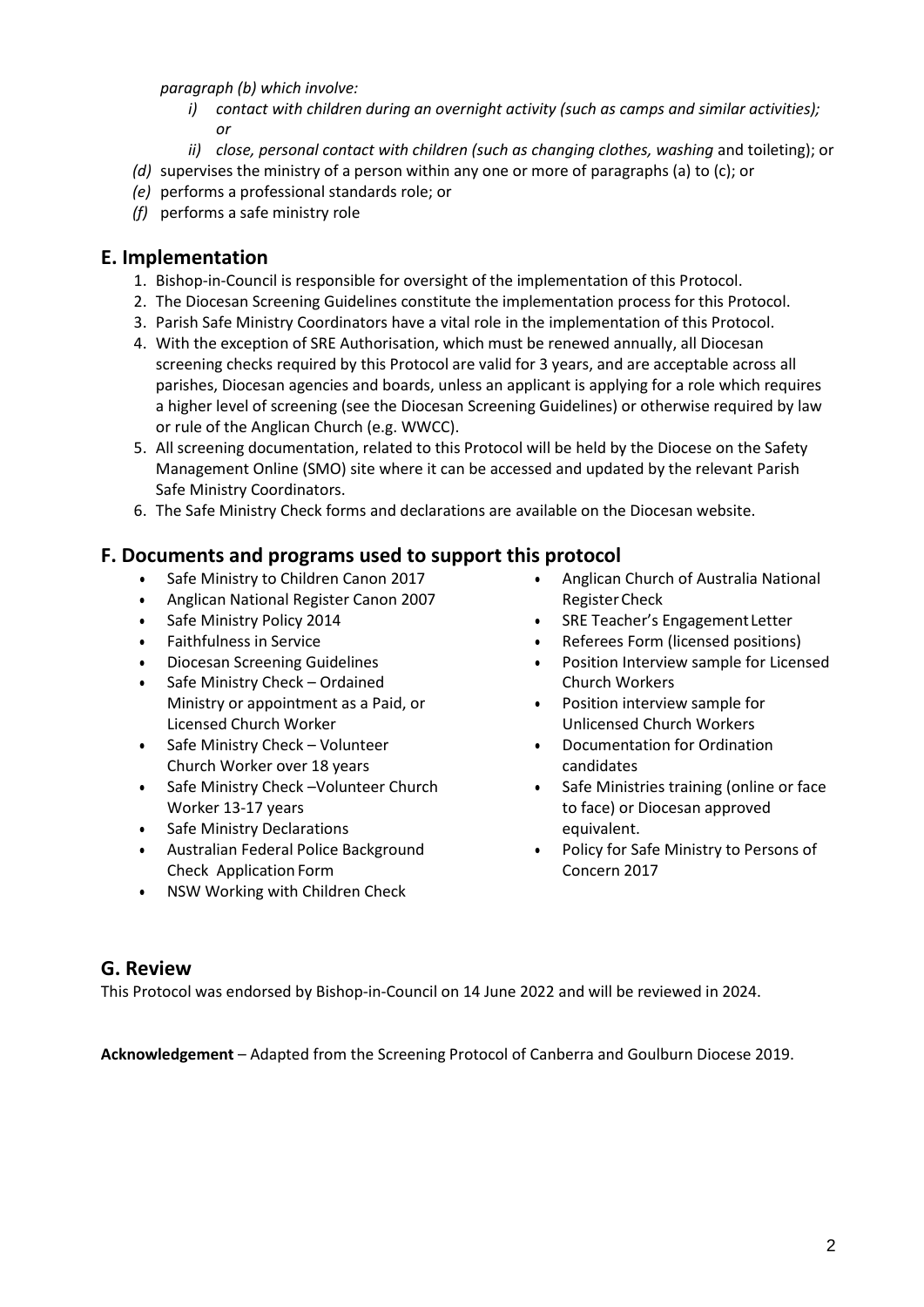

# **Diocesan Screening Guidelines**

For all specific implementation questions contact the Safe Ministry Helpline on 1800 070 511.

### **Table 1. Involved in ministry to children (including oversight of ministry to children)**

| Role                                          | <b>Working</b><br>with<br><b>Children</b><br><b>Check</b> | <b>Police</b><br><b>Check</b> | Safe<br><b>Ministry</b><br><b>Check</b> | Safe<br><b>Ministry</b><br><b>Declare</b> | Anglican<br><b>National</b><br>Register<br><b>Check</b> | Anglican<br>Prof<br><b>Standards</b><br>Clearance | Medical/<br>Psych<br><b>Assess</b> | <b>SRE Letter</b><br>and Card | <b>Bishop's</b><br>Licence | Interview<br>and<br><b>Endorse</b> | <b>Referees</b> | <b>Current</b><br>Safe<br><b>Ministry</b><br><b>Training</b> |
|-----------------------------------------------|-----------------------------------------------------------|-------------------------------|-----------------------------------------|-------------------------------------------|---------------------------------------------------------|---------------------------------------------------|------------------------------------|-------------------------------|----------------------------|------------------------------------|-----------------|--------------------------------------------------------------|
| <b>Clergy and Ordination</b><br>Candidate     | $\checkmark$                                              | $\checkmark$                  | Form A                                  |                                           | ✓                                                       | $\checkmark$                                      | $\checkmark$                       | ✓                             | $\checkmark$               | ✓                                  | $\checkmark$    | Level 1+2                                                    |
| Lay Minister                                  | $\checkmark$                                              | $\checkmark$                  | Form A                                  |                                           | $\checkmark$                                            | $\checkmark$                                      |                                    |                               | $\checkmark$               | ✓                                  | $\checkmark$    | Level 1+2                                                    |
| <b>Parish Safe Ministry</b><br>Coordinator    | $\checkmark$                                              |                               | Form B                                  |                                           | $\checkmark$                                            |                                                   |                                    |                               |                            | ✓                                  | $\checkmark$    | Level 1+2                                                    |
| Volunteer (18+ years)*                        | $\checkmark$                                              |                               | Form B                                  |                                           | $\checkmark$                                            |                                                   |                                    |                               |                            | ✓                                  | $\checkmark$    | Level 1+2                                                    |
| Volunteer (13-17 yrs)*                        |                                                           |                               | Form C                                  |                                           | ✓                                                       |                                                   |                                    |                               |                            | $\checkmark$                       | $\checkmark$    | Level 1+2                                                    |
| <b>SRE Teacher</b>                            | $\checkmark$                                              |                               | Form B                                  |                                           | ✓                                                       |                                                   |                                    | ✓                             |                            | $\checkmark$                       | $\checkmark$    | Level 1+2                                                    |
| Parish<br>Council/Warden*                     | $\checkmark$                                              |                               | Form B                                  |                                           | $\checkmark$                                            |                                                   |                                    |                               |                            | ✓                                  | $\checkmark$    | Level 1+2                                                    |
| Diocesan Board and<br><b>Committee member</b> | $\checkmark$                                              |                               | Form B                                  |                                           | $\checkmark$                                            |                                                   |                                    |                               |                            | ✓                                  | $\checkmark$    | Level 1+2                                                    |

\*Responsibility for processing documentation (including uploading to SMO) for volunteers, SRE teachers and Parish Council/Wardens is with the Parish Safe Ministry Coordinator but please contact the Bishop's Registry for assistance.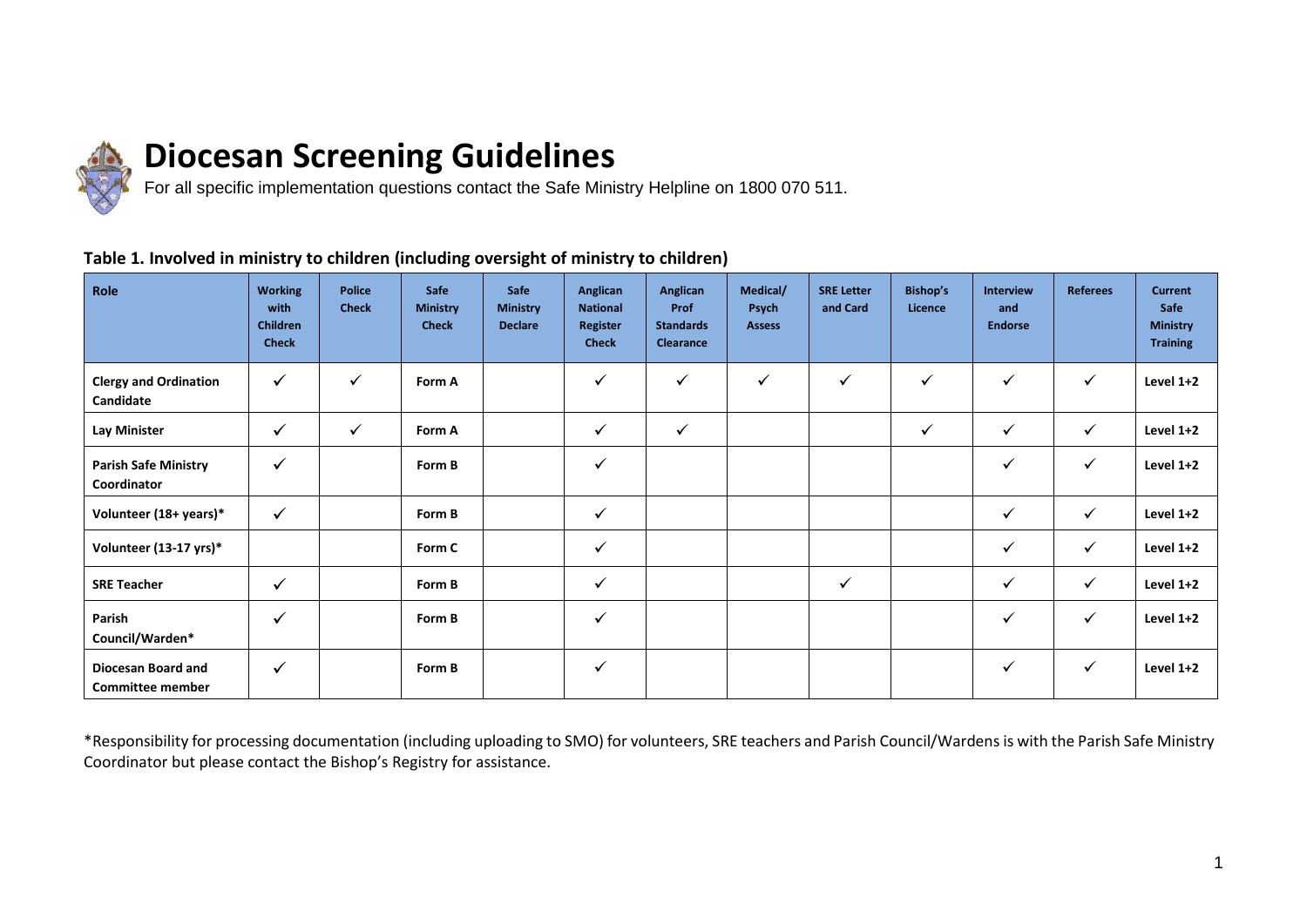#### **Table 2. Not involved in ministry to children**

| Role                                                  | <b>Working</b><br>with<br><b>Children</b><br><b>Check</b> | <b>Police</b><br><b>Check</b> | Safe<br><b>Ministry</b><br><b>Check</b> | Safe<br><b>Ministry</b><br><b>Declare</b> | Anglican<br><b>National</b><br>Register<br><b>Check</b> | Anglican<br>Prof<br><b>Standards</b><br>Clearance | Medical/<br>Psych<br><b>Assess</b> | <b>SRE Letter</b><br>and Card | Bishop's<br>Licence | <b>Interview</b><br>and<br><b>Endorse</b> | <b>Referees</b> | <b>Current</b><br>Safe<br><b>Ministry</b><br><b>Training</b> |
|-------------------------------------------------------|-----------------------------------------------------------|-------------------------------|-----------------------------------------|-------------------------------------------|---------------------------------------------------------|---------------------------------------------------|------------------------------------|-------------------------------|---------------------|-------------------------------------------|-----------------|--------------------------------------------------------------|
| Volunteer*                                            |                                                           |                               |                                         | Form D                                    |                                                         |                                                   |                                    | N/A                           |                     | v                                         | $\checkmark$    | Level 1                                                      |
| <b>Aged Care Facility</b><br><b>Pastoral Visitor*</b> |                                                           |                               |                                         | Form D                                    |                                                         |                                                   |                                    | N/A                           |                     | ✔                                         | $\checkmark$    | Level 1                                                      |
| Parish<br>Council/Warden*                             |                                                           |                               |                                         | Form D                                    | v                                                       |                                                   |                                    | N/A                           |                     | ✓                                         | ✓               | Level 1                                                      |
| Diocesan Board and<br><b>Committee member</b>         |                                                           |                               |                                         | Form D                                    | v                                                       |                                                   |                                    | N/A                           |                     | ✓                                         | $\checkmark$    | Level 1                                                      |

\*Responsibility for processing documentation for volunteers, aged car facility pastoral visitors and Parish Council/wardens is with the Parish Safe Ministry Coordinator but please contact the Bishop's Registry for assistance.

#### **Relevant forms**

There are four (4) different role specific Safe Ministry Checks and Declaration forms, all available from the Diocesan website:

- A. Safe Ministry Check Ordained, Paid and Licensed Church Worker
- B. Safe Ministry Check Volunteer (over 18 years) in Ministry with Children/Vulnerable People
- C. Safe Ministry Check Volunteer (13-17 yrs) in Ministry with Children/Vulnerable People
- D. Safe Ministry Declaration Volunteer Role (non-child/vulnerable people)

Interview and referee checklists can be found on the Diocesan website.